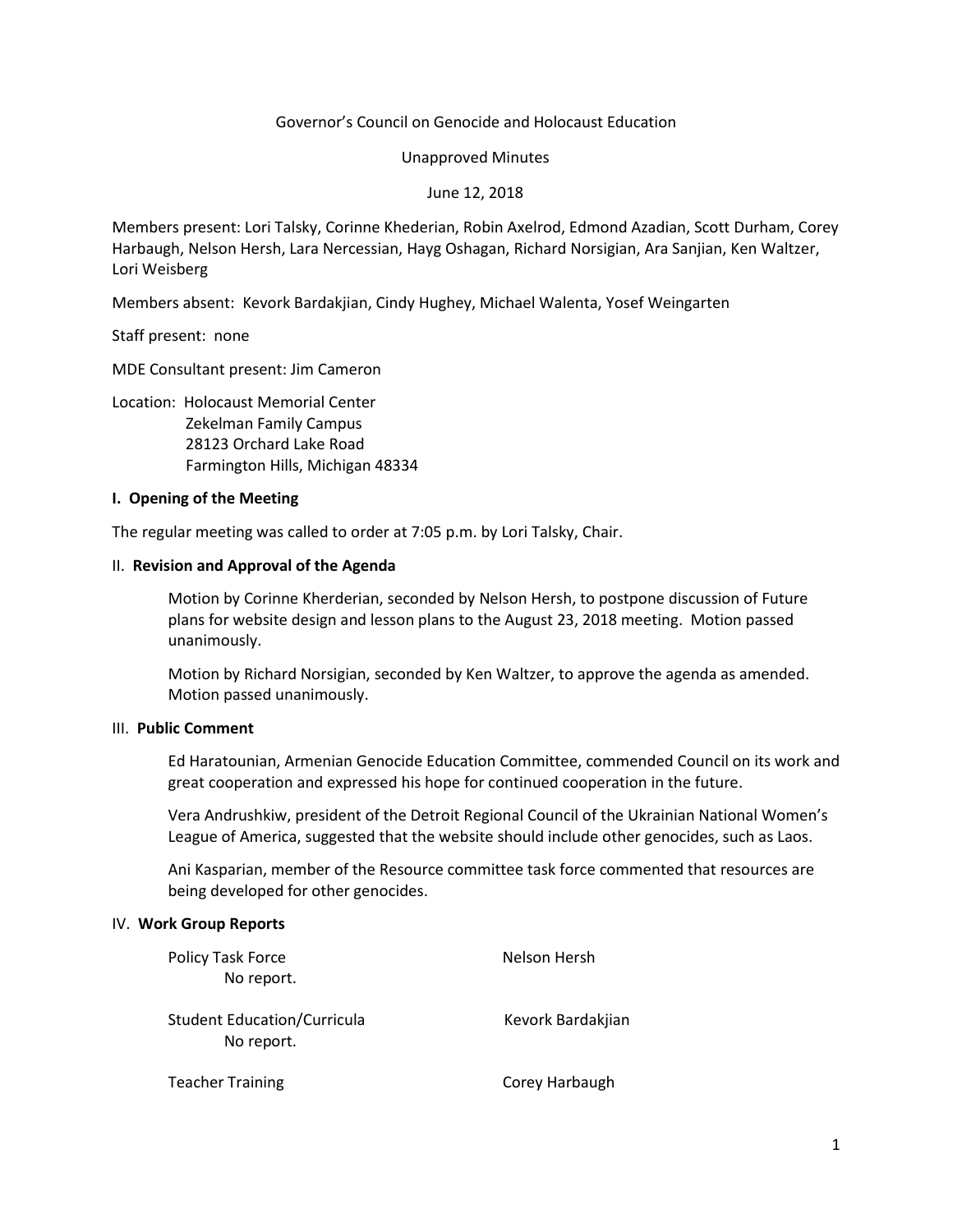Written report submitted. Nelson Hersh thanked council members Corey Harbaugh and Scott Durham, as well as task force members John Farris, for all of their impressive work.

Community/Public Education Cindy Hughey No report.

Finance **Hayg Oshagan** 

Hayg Oshagan reported that research revealed that running four teacher training sessions for 25-30 teachers at each, would cost approximately \$30,000 in total. This is likely the largest expense of the total budget he is compiling for all the task forces work. He will present further at the August meeting.

# **V. Council Discussion Items**

Website design /development Scott Durham

Lesson Plans **Corey Harbaugh** 

# **IV. Coordinator Report**

No report.

### **V. Consent Agenda**

- Minutes of the April 17, 2018 meeting as presented
- Work group reports as written and/or presented

Motion by Edmond Azadian, seconded by Corinne Khederian, to amend the minutes to correct one misspelling of the name of Ara Sanjian. Motion passed unanimously.

Motion by Corinne Khederian, seconded by Nelson Hersh, to approve the consent agenda as amended. Motion passed unanimously.

# **VII. Items for Next Board Meeting**

- Future plans of website
- **•** Presentation and Approval of lesson plans

Hayg Oshagan moved to send a card and flowers to Judith Kovach for a speedy recovery, whose absence is noticed and whose impact is missed, seconded by Corinne Khederian. Motion passed unanimously.

# **VIII. Next Meeting**

The next public meeting of the Council will be August 23, 2018. The location will be:

Holocaust Memorial Center Zekelman Family Campus 28123 Orchard Lake Road Farmington Hills, MI 48334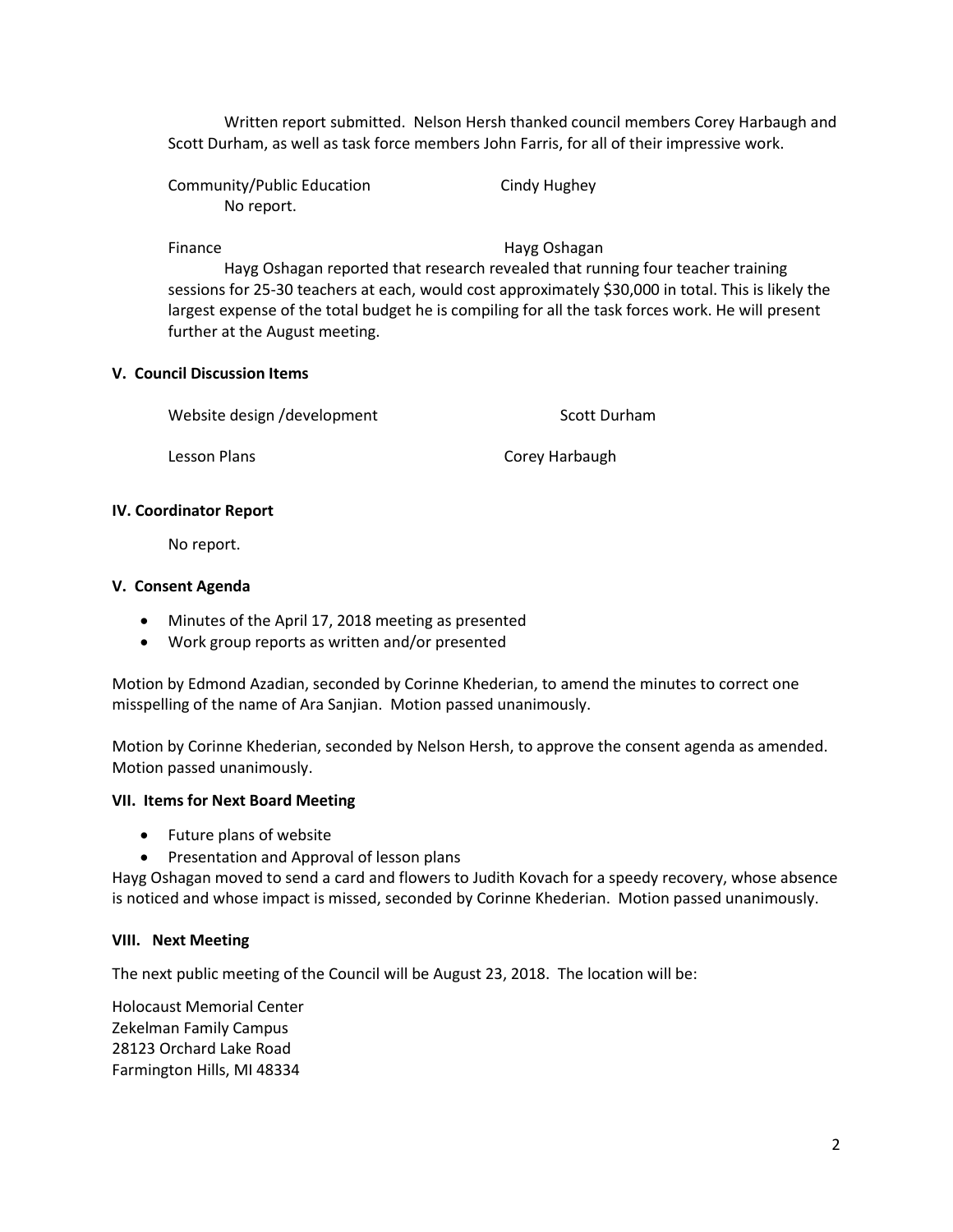# **XI. Adjournment of the Meeting**

Ms. Talsky adjourned this regular meeting of the Governor's Council on Genocide and Holocaust Education at 7:35 p.m.

Respectfully submitted as recording secretary, Eli Mayerfeld